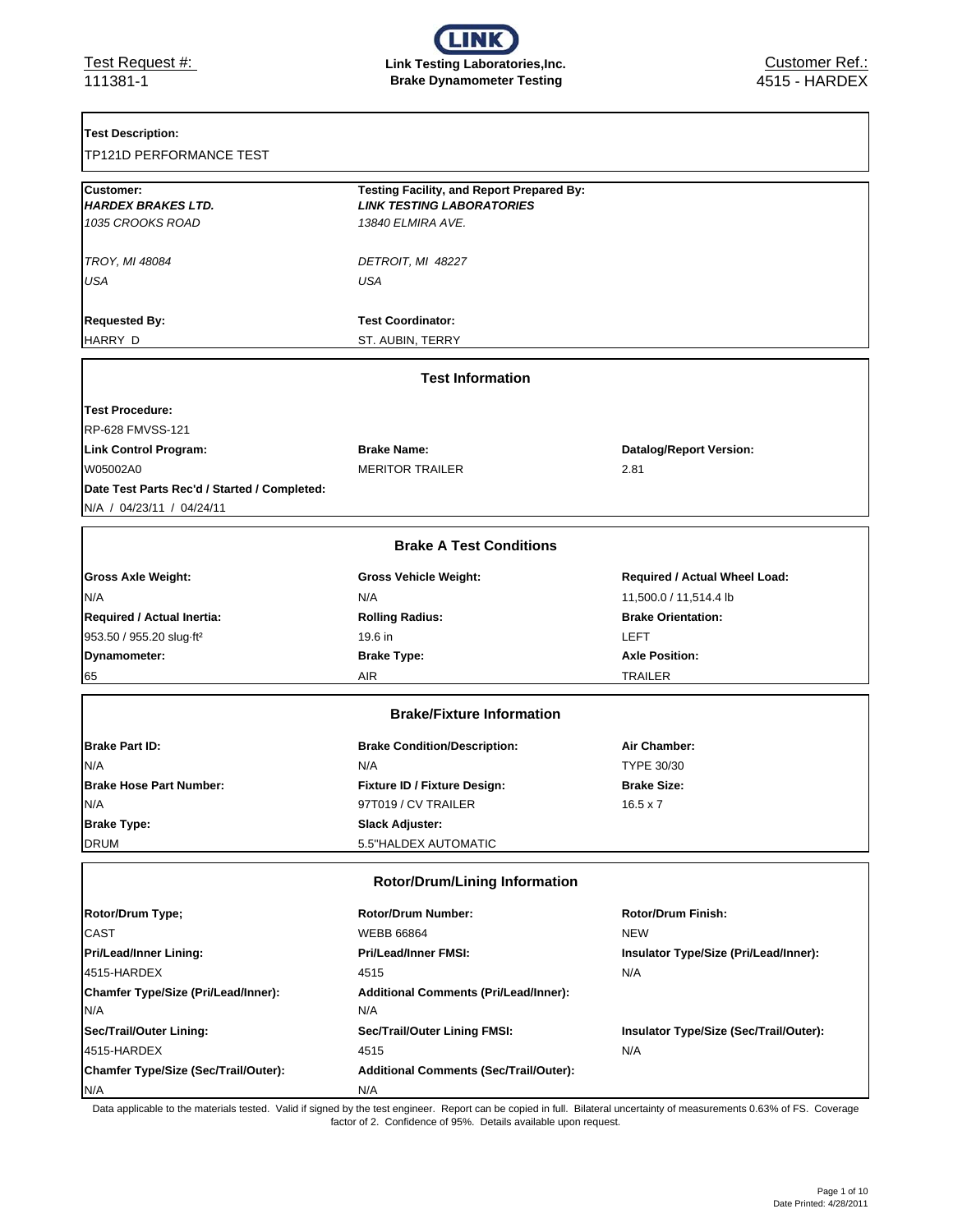# **LINK Link Testing Laboratories,Inc. Brake Dynamometer Testing**

Customer Ref.: 4515 - HARDEX

|                |              |            |              | Avg            |              | Avg          |              |              | Avg          |              |               | Avg           |               |            |            |            |            |
|----------------|--------------|------------|--------------|----------------|--------------|--------------|--------------|--------------|--------------|--------------|---------------|---------------|---------------|------------|------------|------------|------------|
|                | <b>Brake</b> | Rel.       | Stop         | Decel          | Min          | Torq.        | Max          | Min          | Press        | Max          | Min           | <b>Stroke</b> | Max           | Init       | Final      | Init       | Final      |
| Stop           | Speed        | Speed      | Time         | (time)         | Torq.        | (time)       | Torq.        | Press        | (time)       | Press        | <b>Stroke</b> | (time)        | <b>Stroke</b> | Lead       | Lead       | Drum       | Drum       |
| Num            | mph          | mph        | sec          | fpsps          | lb-ft        | lb-ft        | lb-ft        | psi          | psi          | psi          | in            | in            | in            | F          | F          | F          | F          |
|                |              |            |              |                |              |              |              |              |              |              |               |               |               |            |            |            |            |
| <b>Burnish</b> |              |            |              |                |              |              |              |              |              |              |               |               |               |            |            |            |            |
| 1              | 40.0         | 0.5        | 5.83         | 9.94           | 5841<br>5519 | 6283<br>6275 | 6860         | 48.5         | 57.3         | 70.9         | 1.61          | 1.72          | 1.89          | 350        | 383        | 544        | 592        |
| 10<br>20       | 40.0<br>40.0 | 0.5<br>0.5 | 5.77<br>5.74 | 10.05<br>10.11 | 5613         | 6292         | 7133<br>7063 | 31.7<br>33.7 | 43.3<br>41.2 | 57.9<br>52.2 | 1.26<br>1.13  | 1.42<br>1.26  | 1.58<br>1.40  | 351<br>351 | 384<br>384 | 464<br>464 | 550<br>550 |
| 30             | 40.1         | 0.5        | 5.78         | 10.06          | 5712         | 6253         | 7281         | 31.9         | 40.8         | 54.5         | 1.14          | 1.28          | 1.43          | 350        | 387        | 467        | 551        |
| 40             | 40.1         | 0.5        | 5.77         | 10.08          | 5487         | 6255         | 7149         | 30.3         | 39.8         | 54.6         | 1.18          | 1.31          | 1.45          | 350        | 388        | 463        | 552        |
| 50             | 40.0         | 0.5        | 5.78         | 10.04          | 5598         | 6252         | 6995         | 31.8         | 38.9         | 52.0         | 1.21          | 1.33          | 1.49          | 348        | 387        | 463        | 553        |
| 60             | 40.0         | 0.5        | 5.77         | 10.04          | 5611         | 6252         | 7046         | 31.4         | 38.3         | 52.3         | 1.22          | 1.35          | 1.48          | 354        | 389        | 469        | 554        |
| 70             | 40.0         | 0.5        | 5.77         | 10.06          | 5464         | 6260         | 7012         | 31.7         | 38.6         | 52.5         | 1.26          | 1.38          | 1.50          | 350        | 390        | 468        | 556        |
| 80             | 40.0         | 0.5        | 5.77         | 10.05          | 5403         | 6253         | 7125         | 28.9         | 37.1         | 52.3         | 1.24          | 1.39          | 1.51          | 351        | 390        | 468        | 562        |
| 90             | 40.1         | 0.5        | 5.78         | 10.06          | 5319         | 6254         | 7171         | 28.4         | 37.0         | 53.3         | 1.25          | 1.41          | 1.53          | 350        | 394        | 468        | 566        |
| 100            | 40.0         | 0.5        | 5.76         | 10.07          | 5316         | 6257         | 7044         | 28.2         | 37.0         | 52.2         | 1.29          | 1.42          | 1.55          | 351        | 395        | 469        | 574        |
| 110            | 40.1         | 0.5        | 5.78         | 10.06          | 5271         | 6223         | 7136         | 26.4         | 35.6         | 49.3         | 0.95          | 1.11          | 1.26          | 351        | 397        | 456        | 556        |
| 120            | 40.0         | 0.5        | 5.80         | 10.00          | 5382         | 6216         | 6992         | 26.0         | 35.7         | 47.4         | 0.98          | 1.14          | 1.31          | 349        | 397        | 456        | 555        |
| 130            | 40.1         | 0.5        | 5.79         | 10.04          | 5323         | 6214         | 7113         | 23.6         | 35.2         | 50.1         | 0.98          | 1.16          | 1.30          | 350        | 400        | 461        | 560        |
| 140            | 40.1         | 0.5        | 5.79         | 10.04          | 5200         | 6214         | 7203         | 23.2         | 35.7         | 49.7         | 1.03          | 1.20          | 1.35          | 352        | 404        | 464        | 562        |
| 150            | 40.1         | 0.5        | 5.80         | 10.02          | 4489         | 6206         | 7432         | 21.1         | 34.6         | 50.2         | 0.99          | 1.22          | 1.37          | 352        | 407        | 465        | 565        |
| 160            | 40.1         | 0.5        | 5.81         | 10.02          | 4614         | 6197         | 7335         | 21.6         | 34.3         | 50.6         | 1.04          | 1.26          | 1.39          | 350        | 407        | 466        | 564        |
| 170            | 40.1         | 0.5        | 5.79         | 10.05          | 4346         | 6194         | 7398         | 20.7         | 33.8         | 50.5         | 1.05          | 1.29          | 1.45          | 351        | 407        | 466        | 566        |
| 180            | 40.1         | 0.5        | 5.79         | 10.04          | 4470         | 6190         | 7492         | 20.3         | 34.9         | 51.1         | 1.08          | 1.32          | 1.46          | 349        | 408        | 469        | 575        |
| 190            | 40.0         | 0.5        | 5.79         | 10.02          | 4878         | 6207         | 7099         | 23.1         | 35.1         | 47.8         | 1.15          | 1.34          | 1.54          | 350        | 407        | 469        | 574        |
| 200            | 40.1         | 0.5        | 5.81         | 10.02          | 4491         | 6194         | 7454         | 20.4         | 34.7         | 51.0         | 1.13          | 1.36          | 1.50          | 350        | 408        | 473        | 574        |
| 210            | 40.2         | 0.5        | 5.84         | 9.98           | 5613         | 6190         | 7081         | 36.0         | 57.7         | 77.7         | 1.55          | 1.80          | 2.07          | 500        | 542        | 674        | 756        |
| 220            | 40.0         | 0.5        | 5.83         | 9.94           | 5523         | 6200         | 6743         | 34.1         | 45.9         | 68.8         | 1.50          | 1.67          | 1.95          | 501        | 543        | 658        | 745        |
| 230            | 40.1         | 0.5        | 5.83         | 9.97           | 4993         | 6188         | 7390         | 26.7         | 44.5         | 64.7         | 1.50          | 1.70          | 1.93          | 498        | 552        | 668        | 746        |
| 240            | 40.0         | 0.5        | 5.81         | 9.99           | 5667         | 6206         | 7204         | 32.2         | 43.0         | 60.2         | 1.06          | 1.21          | 1.43          | 501        | 551        | 650        | 746        |
| 250<br>260     | 40.0<br>40.0 | 0.5<br>0.5 | 5.81<br>5.82 | 9.98<br>9.97   | 5660<br>5475 | 6209<br>6201 | 6758<br>6995 | 34.2<br>27.5 | 43.0<br>42.2 | 61.5<br>60.3 | 1.11<br>1.12  | 1.24<br>1.29  | 1.49<br>1.50  | 500<br>500 | 551<br>551 | 640<br>649 | 734<br>736 |
| 270            | 40.1         | 0.5        | 5.81         | 10.02          | 4916         | 6189         | 7492         | 24.2         | 41.0         | 58.0         | 1.12          | 1.33          | 1.54          | 499        | 552        | 649        | 745        |
| 280            | 40.0         | 0.5        | 5.81         | 9.98           | 5228         | 6192         | 7147         | 26.0         | 41.4         | 62.8         | 1.18          | 1.37          | 1.63          | 500        | 553        | 659        | 749        |
| 290            | 39.9         | 0.5        | 5.80         | 9.96           | 5594         | 6206         | 6909         | 30.4         | 41.3         | 59.5         | 1.10          | 1.24          | 1.47          | 501        | 554        | 649        | 739        |
| 300            | 40.1         | 0.5        | 5.83         | 9.97           | 5007         | 6192         | 7442         | 24.9         | 40.2         | 58.5         | 1.11          | 1.30          | 1.51          | 500        | 554        | 652        | 747        |
| 310            | 40.1         | 0.5        | 5.80         | 10.03          | 4984         | 6187         | 7381         | 24.3         | 40.1         | 59.7         | 1.16          | 1.37          | 1.60          | 501        | 555        | 658        | 755        |
| 320            | 40.0         | 0.5        | 5.80         | 9.99           | 5129         | 6191         | 7395         | 24.2         | 40.3         | 60.2         | 1.22          | 1.42          | 1.66          | 499        | 556        | 658        | 751        |
| 330            | 40.2         | 0.5        | 5.82         | 10.02          | 4841         | 6185         | 7431         | 23.8         | 40.1         | 60.6         | 1.26          | 1.48          | 1.71          | 499        | 561        | 660        | 753        |
| 340            | 40.1         | 0.5        | 5.82         | 9.99           | 4929         | 6188         | 7402         | 25.2         | 41.9         | 61.9         | 1.34          | 1.54          | 1.77          | 499        | 566        | 659        | 754        |
| 350            | 40.0         | 0.5        | 5.82         | 9.97           | 5638         | 6203         | 6896         | 31.4         | 42.8         | 63.2         | 1.46          | 1.59          | 1.82          | 499        | 567        | 669        | 754        |
| 360            | 39.9         | 0.5        | 5.77         | 10.02          | 5350         | 6188         | 7169         | 26.4         | 43.4         | 67.1         | 1.46          | 1.64          | 1.87          | 499        | 572        | 672        | 765        |
| 370            | 40.0         | 0.5        | 5.82         | 9.96           | 5567         | 6201         | 6820         | 32.5         | 45.0         | 66.2         | 1.55          | 1.69          | 1.94          | 500        | 572        | 672        | 773        |
| 380            | 40.0         | 0.5        | 5.83         | 9.95           | 5402         | 6200         | 6929         | 35.0         | 44.7         | 68.3         | 1.60          | 1.73          | 2.00          | 502        | 573        | 670        | 753        |
| 390            | 39.9         | 0.5        | 5.85         | 9.89           | 5458         | 6189         | 7062         | 28.9         | 46.2         | 72.5         | 1.62          | 1.77          | 2.00          | 500        | 580        | 685        | 757        |
| 400            | 40.0         | 0.5        | 5.85         | 9.91           | 5490         | 6201         | 6873         | 38.4         | 47.5         | 72.4         | 1.67          | 1.82          | 2.07          | 500        | 581        | 687        | 773        |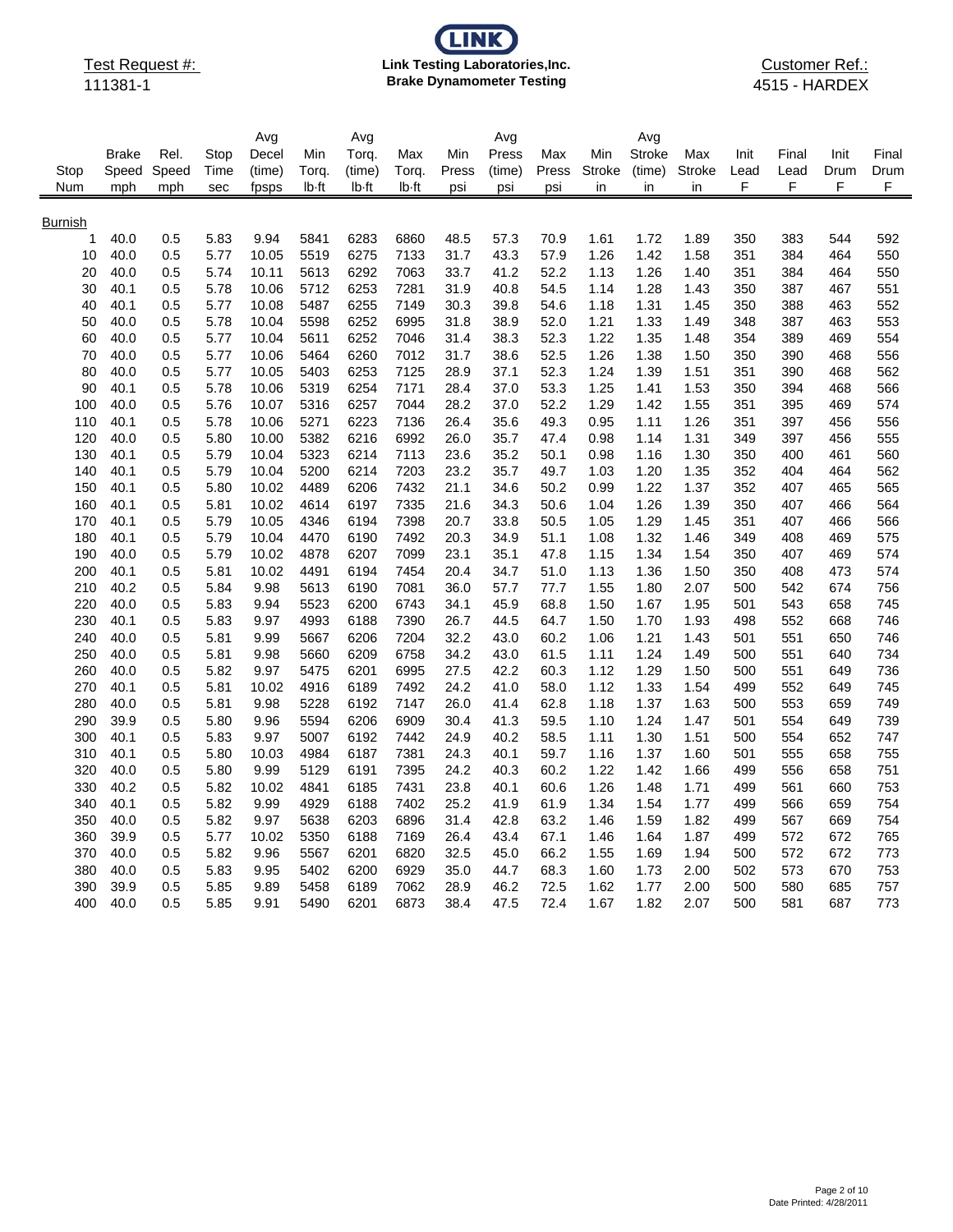# **LINK Link Testing Laboratories,Inc. Brake Dynamometer Testing**

Customer Ref.: 4515 - HARDEX

| Stop<br>Num | Brake<br>Speed<br>mph    | Rel.<br>Speed<br>mph | Time<br>sec | Avg<br>Stop Decel<br>(time)<br>fpsps | Min.<br>Torq.<br>lb-ft | Avg<br>Tora.<br>(time)<br>lb-ft | Max<br>Torq.<br>lb-ft | Avg<br>Press<br>(time)<br>psi | Min<br>Stroke<br>in | Avg<br>Stroke<br>(time)<br><i>in</i> | Max<br>Stroke<br>in | Min<br>Reg'd<br>Retard<br>Ratio                                             | Ret<br>Ratio<br>Act | Pass/<br>Fail | Init<br>Lead<br>F | Final<br>Lead | Init.<br>Drum Drum | Final |
|-------------|--------------------------|----------------------|-------------|--------------------------------------|------------------------|---------------------------------|-----------------------|-------------------------------|---------------------|--------------------------------------|---------------------|-----------------------------------------------------------------------------|---------------------|---------------|-------------------|---------------|--------------------|-------|
|             |                          |                      |             |                                      |                        |                                 |                       |                               |                     |                                      |                     | PERFORMANCE REQUIREMENT:<br>Retardation ratio above minimum per table below |                     |               |                   |               |                    |       |
|             | <b>Brake Retardation</b> |                      |             |                                      |                        |                                 |                       |                               |                     |                                      |                     |                                                                             |                     |               |                   |               |                    |       |
|             | 50.0                     | 0.5                  | 20.6        | 3.54                                 | 1729                   | 2083                            | 2690                  | 20.0                          | 0.551               | 0.657                                | 0.771               | 0.050                                                                       | 0.111               | Pass          | 169               | 461           | 205                | 482   |
| 2           | 50.1                     | 0.5                  | 12.2        | 5.99                                 | 3185                   | 3598                            | 3995                  | 30.0                          | 0.712               | 0.832                                | 0.946               | 0.120                                                                       | 0.191               | Pass          | 170               | 240           | 212                | 418   |
| 3           | 50.1                     | 0.5                  | 8.8         | 8.30                                 | 4526                   | 5047                            | 5559                  | 40.0                          | 0.833               | 0.961                                | 1.079               | 0.180                                                                       | 0.268               | Pass          | 171               | 324           | 209                | 439   |
| 4           | 50.1                     | 0.5                  | 6.7         | 10.82                                | 6247                   | 6672                            | 7120                  | 50.0                          | 0.958               | 1.082                                | 1.204               | 0.250                                                                       | 0.355               | Pass          | 172               | 366           | 212                | 385   |
| 5.          | 49.9                     | 0.5                  | 5.7         | 12.62                                | 7476                   | 7897                            | 8331                  | 60.1                          | 1.071               | 1.193                                | 1.308               | 0.310                                                                       | 0.420               | Pass          | 175               | 291           | 212                | 429   |
| 6           | 50.1                     | 0.5                  | 5.1         | 14.31                                | 8582                   | 8961                            | 9244                  | 70.0                          | 1.172               | 1.292                                | .410                | 0.370                                                                       | 0.476               | Pass          | 170               | 355           | 212                | 450   |
|             | 50.1                     | 0.5                  | 4.5         | 16.20                                | 9799                   | 10343 10654                     |                       | 80.1                          | 1.288               | 1.398                                | 1.504               | 0.410                                                                       | 0.550               | Pass          | 167               | 313           | 208                | 482   |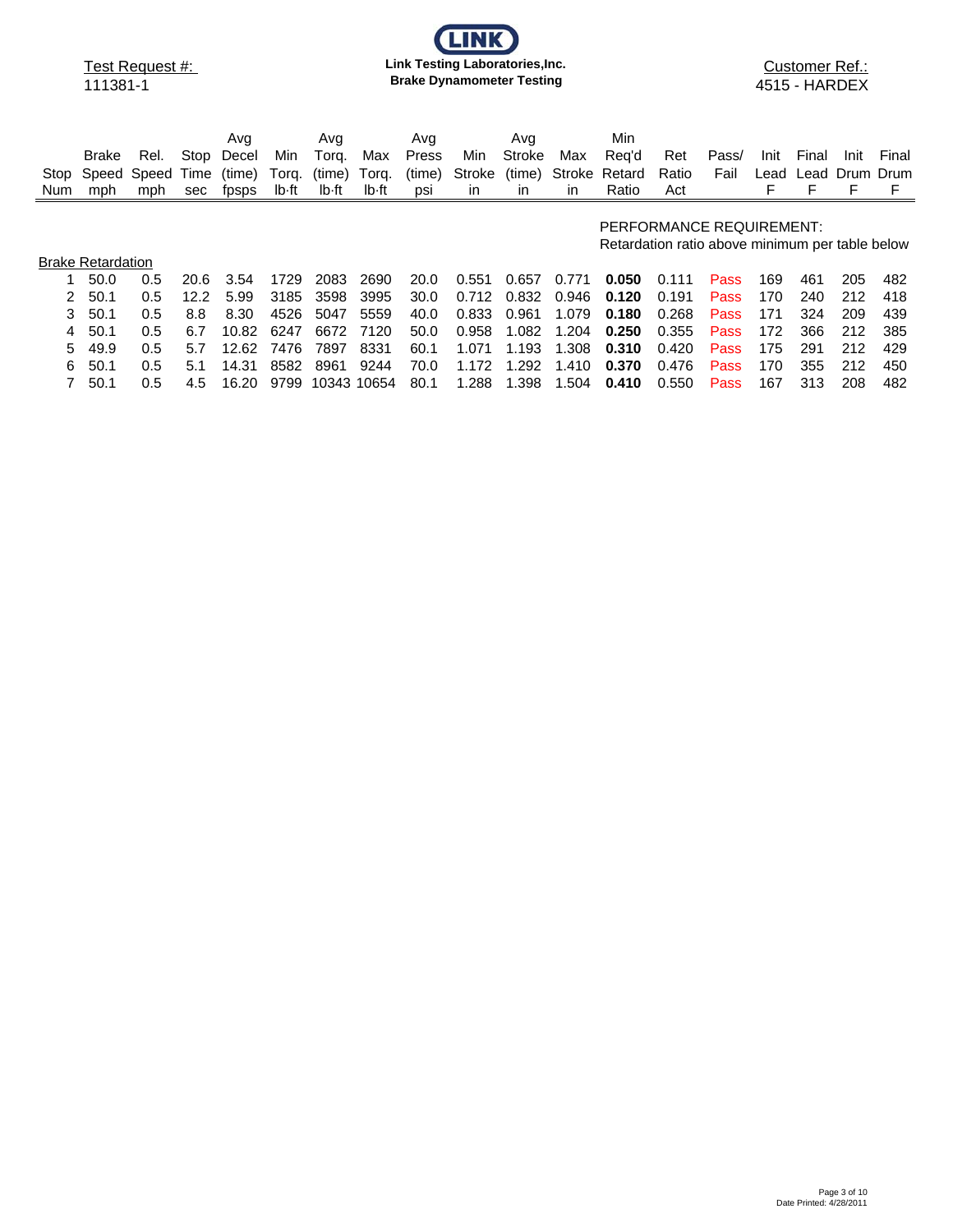# **CLINI Link Testing Laboratories,Inc. Brake Dynamometer Testing**

### Customer Ref.: 4515 - HARDEX

|                    |              |            |              |              | Avg            |              | Avg          |              |              | Avg          |              |                        | Avg            |                |                          |            |                                                         |            |
|--------------------|--------------|------------|--------------|--------------|----------------|--------------|--------------|--------------|--------------|--------------|--------------|------------------------|----------------|----------------|--------------------------|------------|---------------------------------------------------------|------------|
|                    | <b>Brake</b> | Rel.       | Stop         | Cycle        | Decel          | Min          | Torq.        | Max          | Min          | Press        | Max          | Pass/                  | Stroke         | Max            | Init                     | Final      | Init                                                    | Final      |
| Stop               | Speed        | Speed      | Time         | Time         | (time)         | Torg.        | (time)       | Torg.        | Press        | (time)       | Press        | Fail                   | (time)         | <b>Stroke</b>  | Lead                     | Lead       | Drum                                                    | Drum       |
| Num                | mph          | mph        | sec          | sec          | fpsps          | lb-ft        | lb-ft        | lb-ft        | psi          | psi          | psi          |                        | in             | in             | F                        | F          | F                                                       | F          |
|                    |              |            |              |              |                |              |              |              |              |              |              |                        |                |                |                          |            |                                                         |            |
|                    |              |            |              |              |                |              |              |              |              |              |              |                        |                |                | PERFORMANCE REQUIREMENT: |            |                                                         |            |
|                    |              |            |              |              |                |              |              |              |              |              |              |                        |                |                |                          |            | Maximum pressure during snubs/stop of 100 psi / 690 kPa |            |
| <b>Brake Power</b> |              |            |              |              |                |              |              |              |              |              |              |                        |                |                |                          |            |                                                         |            |
| 1                  | 50.0         | 15.0       | 5.63         | 650.7        | 9.12           | 5241         | 5877         | 6771         | 33.4         | 45.4         | 55.1         | Pass                   | 1.034          | 1.148          | 147                      | 386        | 179                                                     | 396        |
| 2                  | 49.9         | 15.0       | 5.70         | 72.0         | 8.97           | 4948         | 5817         | 6725         | 31.3         | 43.5         | 57.5         | Pass                   | 1.111          | 1.224          | 224                      | 375        | 294                                                     | 534        |
| 3                  | 50.0         | 15.0       | 5.77         | 72.0         | 8.90           | 4991         | 5822         | 6697         | 31.3         | 43.4         | 59.0         | Pass                   | 1.187          | 1.288          | 259                      | 337        | 373                                                     | 482        |
| 4                  | 50.1         | 15.0       | 5.67         | 71.9         | 9.09           | 5363         | 5874         | 6578         | 32.6         | 43.8         | 56.9         | Pass                   | 1.248          | 1.367          | 283                      | 366        | 416                                                     | 472        |
| 5                  | 49.9         | 15.0       | 5.66         | 72.0         | 9.03           | 4929         | 5864         | 6793         | 28.1         | 44.9         | 58.3         | Pass                   | 1.305          | 1.440          | 301                      | 384        | 460                                                     | 506        |
| 6                  | 50.1         | 15.0       | 5.67         | 71.9         | 9.07           | 5274         | 5867         | 6587         | 30.0         | 47.1         | 55.2         | Pass                   | 1.365          | 1.502          | 329                      | 419        | 500                                                     | 549        |
| $\overline{7}$     | 49.9         | 15.0       | 5.63         | 72.0         | 9.08           | 5054         | 5856         | 6848         | 27.6         | 47.2         | 55.7         | Pass                   | 1.404          | 1.548          | 349                      | 465        | 539                                                     | 591        |
| 8                  | 50.0         | 15.0       | 5.80         | 72.0         | 8.84           | 5340         | 5863         | 6780         | 30.8         | 50.7         | 57.4         | Pass                   | 1.463          | 1.616          | 375                      | 523        | 572                                                     | 646        |
| 9                  | 50.1         | 15.0       | 5.75         | 72.0         | 8.95           | 5259         | 5887         | 6898         | 29.8         | 50.9         | 62.3         | Pass                   | 1.496          | 1.685          | 413                      | 551        | 600                                                     | 685        |
| 10                 | 50.0         | 15.0       | 5.75         | 72.0         | 8.93           | 5414         | 5913         | 6877         | 33.8         | 55.9         | 68.0         | Pass                   | 1.572          | 1.769          | 435                      | 565        | 623                                                     | 705        |
|                    |              |            |              |              |                |              |              |              |              |              |              |                        |                |                |                          |            |                                                         |            |
| <b>Hot Stop</b>    |              |            |              |              |                |              |              |              |              |              |              |                        |                |                |                          |            |                                                         |            |
| 1                  | 20.1         | 0.5        | 2.09         | 66.5         | 13.78          | 8215         | 9658         | 10676        | 52.2         | 69.2         | 101.1        | N/A                    | 1.758          | 1.969          | 459                      | 501        | 651                                                     | 675        |
|                    |              |            |              |              |                |              |              |              |              |              |              |                        |                |                |                          |            |                                                         |            |
|                    |              |            |              |              |                |              |              |              |              |              |              |                        |                |                | PERFORMANCE REQUIREMENT: |            |                                                         |            |
|                    |              |            |              |              |                |              |              |              |              |              |              | Pressure within limits |                |                |                          |            |                                                         |            |
|                    |              |            |              |              |                |              |              |              |              |              |              |                        |                | Min.           |                          | Max.       |                                                         |            |
|                    |              |            |              |              |                |              |              |              |              |              |              | w/o Antilock           |                | 20/138         | psi/kPa 85/586           |            | psi/kPa                                                 |            |
|                    |              |            |              |              |                |              |              |              |              |              |              | w/ Antilock            |                | 12/83          | psi/kPa 85/586           |            | psi/kPa                                                 |            |
| Recovery           |              |            |              |              |                |              |              |              |              |              |              |                        |                |                |                          |            |                                                         |            |
| 1                  | 30.0         | 0.5        | 3.61         | 122.8        | 11.98          | 6460         | 7645         | 8490         | 38.4         | 52.4         | 67.5         | Pass                   | 1.465          | 1.578          | 413                      | 473        | 558                                                     | 634        |
| 2                  | 30.1         | 0.5        | 3.60         | 60.0         | 12.05          | 6805         | 7637         | 8590         | 33.4         | 50.5         | 68.6         | Pass                   | 1.450          | 1.615          | 413                      | 480        | 556                                                     | 629        |
| 3                  | 30.1         | 0.5        | 3.62         | 60.0         | 11.99          | 6956         | 7640         | 8683         | 32.2         | 49.6         | 67.0         | Pass                   | 1.441          | 1.612          | 411                      | 479        | 545                                                     | 624        |
| 4                  | 30.0         | 0.5        | 3.60         | 60.0         | 12.02          | 6293         | 7657         | 8350         | 37.2         | 50.9         | 63.7         | Pass                   | 1.439          | 1.541          | 417                      | 469        | 541                                                     | 615        |
| 5                  | 30.0         | 0.5        | 3.64         | 60.0         | 11.89          | 6454         | 7653         | 8514         | 35.6         | 50.8         | 65.0         | Pass                   | 1.437          | 1.536          | 401                      | 465        | 537                                                     | 613        |
| 6                  | 30.0         | 0.5        | 3.65         | 60.0         | 11.87          | 6655         | 7656         | 8436         | 35.3         | 49.7         | 64.3         | Pass                   | 1.431          | 1.534          | 402                      | 463        | 529                                                     | 605        |
| 7                  | 30.0         | 0.5        | 3.60         | 60.0         | 12.04          | 6712         | 7673         | 8392         | 36.6         | 50.4         | 64.6         | Pass                   | 1.432          | 1.533          | 402                      | 460        | 521                                                     | 595        |
| 8                  | 30.0         | 0.5        | 3.62         | 60.0         | 11.95          | 6982         | 7665         | 8604         | 33.4         | 50.3         | 66.4         | Pass                   | 1.434          | 1.546          | 396                      | 461        | 517                                                     | 588        |
| 9                  | 30.0         | 0.5        | 3.58         | 60.0         | 12.09          | 6764         | 7700         | 8362         | 37.4         | 49.9         | 64.2         | Pass                   | 1.432          | 1.538          | 393                      | 459        | 513                                                     | 585        |
| 10                 | 30.0         | 0.5        | 3.60         | 60.0         | 12.02          | 6664         | 7700         | 8366         | 37.5         | 49.8         | 63.8         | Pass                   | 1.435          | 1.527          | 387                      | 451        | 503                                                     | 584        |
| 11                 | 30.1         | 0.5        | 3.64         | 60.0         | 11.92          | 6649         | 7699         | 8578         | 33.5         | 46.9         | 67.1         | Pass                   | 1.427          | 1.559          | 379                      | 450        | 501                                                     | 578        |
| 12                 | 30.1         | 0.5        | 3.62         | 60.0         | 12.00          | 6902         | 7684         | 8668         | 33.0         | 49.7         | 67.0         | Pass                   | 1.440          | 1.567          | 379                      | 449        | 499                                                     | 574        |
| 13                 | 30.1         | 0.5        |              | 59.9         | 11.96          | 6786         | 7722         | 8507         | 34.4         | 49.0         | 66.9         |                        | 1.440          | 1.552          | 373                      | 442        | 498                                                     | 571        |
|                    |              |            | 3.63         |              |                |              |              |              |              |              | 67.1         | Pass                   |                |                |                          |            | 498                                                     |            |
| 14                 | 30.1         | 0.5        | 3.60         | 60.0         | 12.06          | 6783<br>6926 | 7719<br>7689 | 8556         | 34.0         | 48.6         |              | Pass                   | 1.443          | 1.552          | 372                      | 440        |                                                         | 567        |
| 15                 | 30.1         | 0.5        | 3.57         | 59.9         | 12.16          |              |              | 8634         | 32.7         | 48.9         | 67.3         | Pass                   | 1.448          | 1.567          | 368                      | 439        | 495                                                     | 563        |
| 16                 | 30.1         | 0.5        | 3.64         | 59.9         | 11.93          | 6836         | 7685         | 8673         | 32.3         | 48.7         | 67.6         | Pass                   | 1.450          | 1.575          | 372                      | 439        | 491                                                     | 563        |
| 17                 | 30.0         | 0.5        | 3.58         | 60.0         | 12.08          | 6982         | 7690         | 8587         | 34.2         | 47.2         | 66.7         | Pass                   | 1.450          | 1.582          | 374                      | 432        | 484                                                     | 563        |
|                    |              |            |              |              |                |              |              |              |              |              |              |                        |                |                |                          |            |                                                         |            |
| 18                 | 30.0         | 0.5        | 3.60         | 59.9         | 12.02          | 7057         | 7693         | 8562         | 34.6         | 47.7         | 66.7         | Pass                   | 1.455          | 1.570          | 365                      | 433        | 487                                                     | 561        |
| 19<br>20           | 30.1<br>30.1 | 0.5<br>0.5 | 3.62<br>3.58 | 60.0<br>60.0 | 12.01<br>12.15 | 6784<br>7040 | 7711<br>7692 | 8432<br>8595 | 36.2<br>33.3 | 49.4<br>48.7 | 65.0<br>67.7 | Pass<br>Pass           | 1.465<br>1.465 | 1.586<br>1.601 | 361<br>360               | 426<br>426 | 487<br>484                                              | 554<br>549 |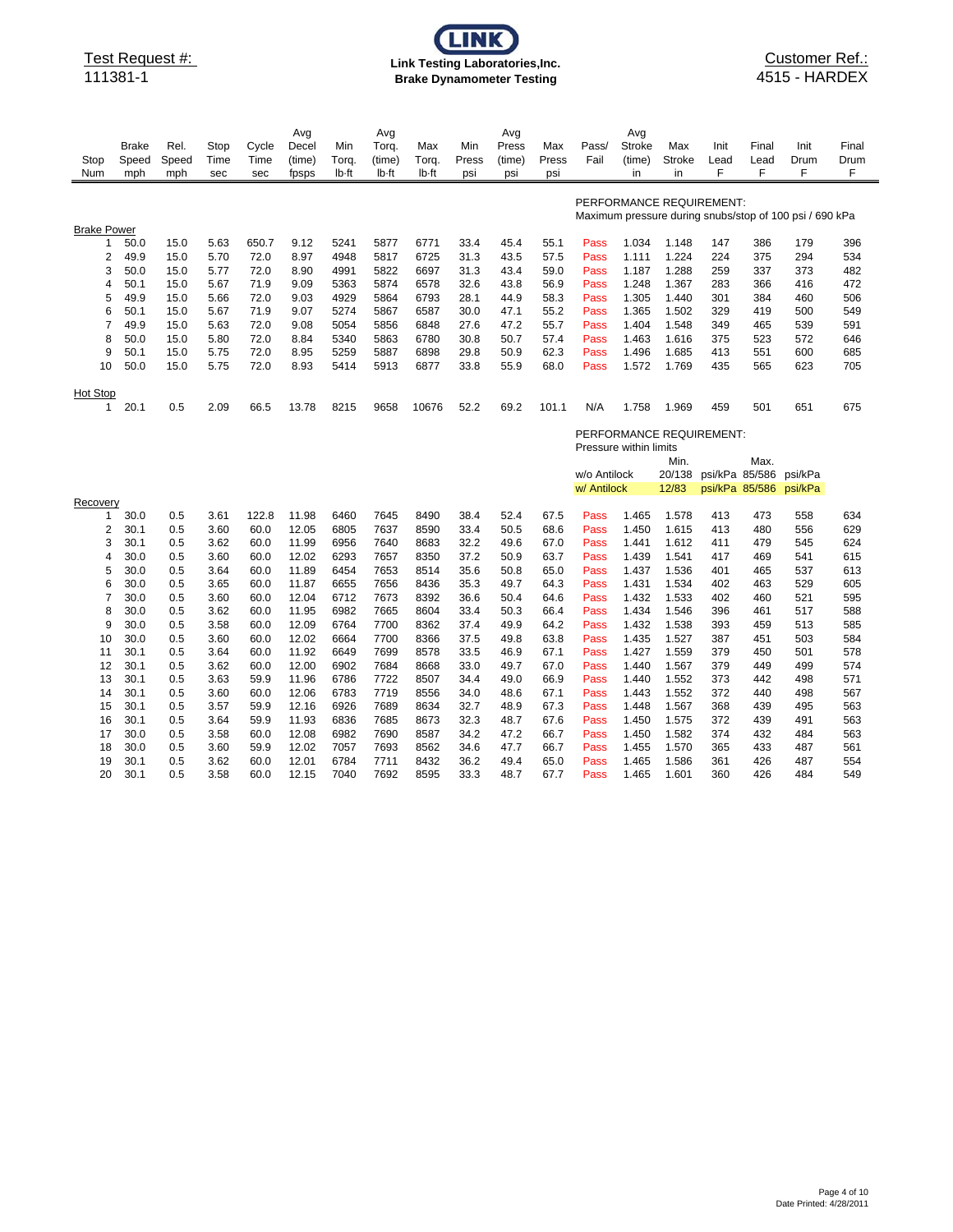| <b>Lead/Inner</b>  |          | <u>in</u> |       |       |       |          |          |          |          |       |       |          |       |
|--------------------|----------|-----------|-------|-------|-------|----------|----------|----------|----------|-------|-------|----------|-------|
|                    | 1        | 2         | 3     | 4     | 5     | 6        | 7        | 8        | 9        | 10    | 11    | 12       | Avg   |
| <b>Initial</b>     | 0.792    | 0.875     | 0.900 | 0.853 | 0.785 | 0.638    | 0.633    | 0.780    | 0.857    | 0.899 | 0.875 | 0.795    | 0.807 |
| <b>Final</b>       | 0.788    | 0.854     | 0.866 | 0.825 | 0.752 | 0.633    | 0.616    | 0.739    | 0.824    | 0.867 | 0.867 | 0.799    | 0.786 |
| Loss               | 0.004    | 0.021     | 0.034 | 0.028 | 0.033 | 0.005    | 0.017    | 0.041    | 0.033    | 0.032 | 0.008 | $-0.004$ | 0.021 |
| <b>Trail/Outer</b> |          | <u>in</u> |       |       |       |          |          |          |          |       |       |          |       |
|                    | 1        | 2         | 3     | 4     | 5     | 6        | 7        | 8        | 9        | 10    | 11    | 12       | Avg   |
| <b>Initial</b>     | 0.788    | 0.873     | 0.901 | 0.858 | 0.788 | 0.638    | 0.632    | 0.780    | 0.858    | 0.900 | 0.873 | 0.789    | 0.806 |
| <b>Final</b>       | 0.791    | 0.860     | 0.875 | 0.846 | 0.775 | 0.640    | 0.637    | 0.787    | 0.860    | 0.877 | 0.857 | 0.777    | 0.798 |
| Loss               | $-0.003$ | 0.013     | 0.026 | 0.012 | 0.013 | $-0.002$ | $-0.005$ | $-0.007$ | $-0.002$ | 0.023 | 0.016 | 0.012    | 0.008 |

## **Weight**

|                | Lead<br><b>Shoe</b> | Trail<br><b>Shoe</b> | Drum   |                    |             |
|----------------|---------------------|----------------------|--------|--------------------|-------------|
|                | gr                  | gr                   | lb     |                    |             |
| <b>Initial</b> | 7581                | 7480                 | 111.56 |                    |             |
| Final          | 7478                | 7412                 | 111.36 |                    |             |
|                |                     |                      |        |                    |             |
| Loss           | 103                 | 68                   | 0.19   | <b>Drum Runout</b> | 0.009<br>in |

#### **in** 5 6 lb **Drum/Rotor Diameter**

## 3 equally spaced positions 1

|                | In.   |               | Out In Out   |   | -In                                    | Out      |
|----------------|-------|---------------|--------------|---|----------------------------------------|----------|
|                | 1     | $\mathcal{P}$ | 3            | 4 | 5                                      | 6        |
| <b>Initial</b> |       |               |              |   | 16.509  16.510  16.507  16.506  16.508 | 16.509   |
| Final          |       |               |              |   |                                        | 16.510   |
|                |       |               |              |   |                                        |          |
| Loss           | 0.002 | -0.001        | 0.000 -0.003 |   | 0.001                                  | $-0.001$ |
|                |       |               |              |   |                                        |          |

## **Surfometer**

3 equally spaced positions

|              |     | 3   | '5  |
|--------------|-----|-----|-----|
| Initial      | 116 | 129 | 119 |
| <b>Final</b> | 85  | 68  | 73  |

**uinch** 7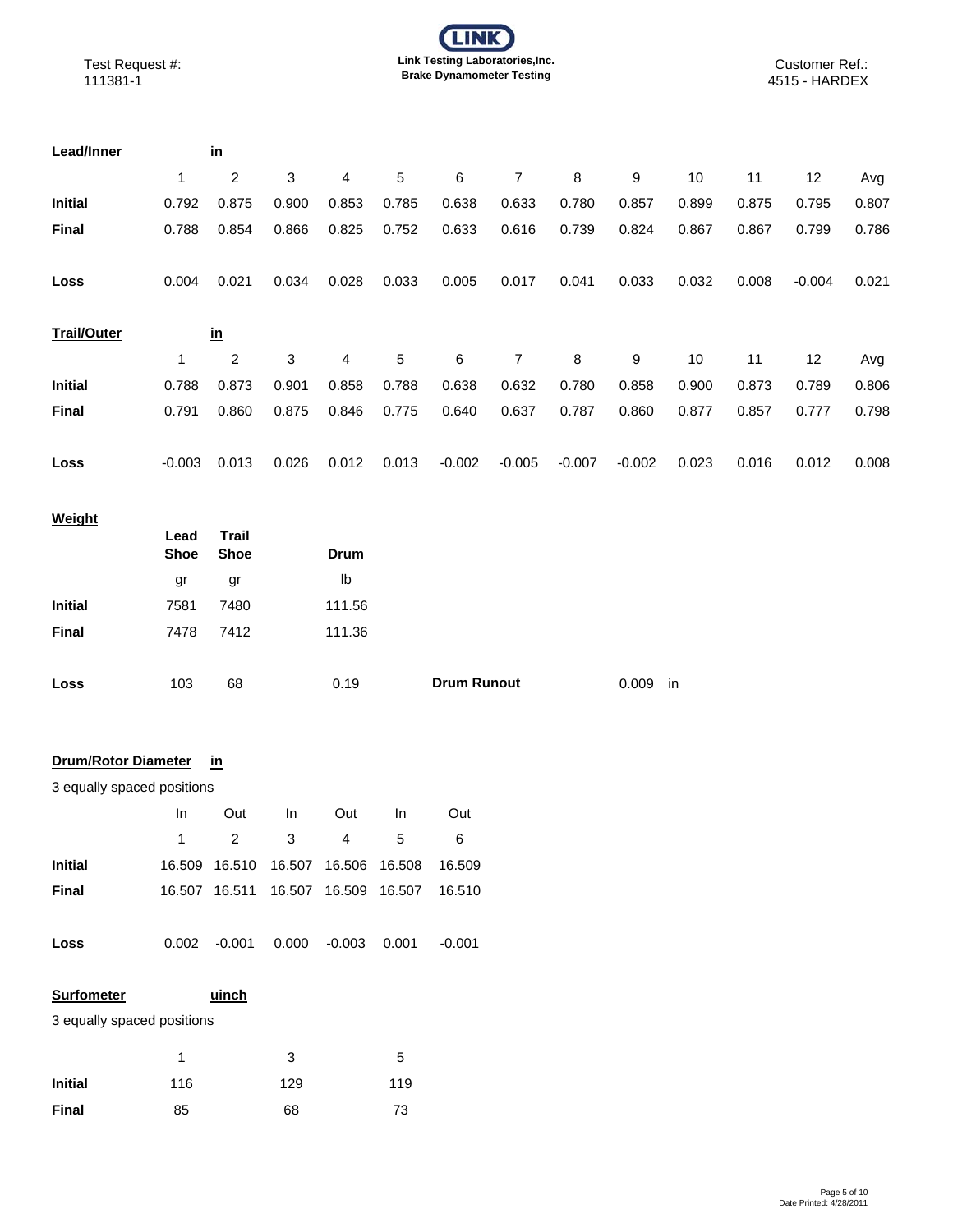Test Request #:



| <b>BRAKE SIZE:</b>     | $16.5 \times 7$        |
|------------------------|------------------------|
| <b>BRAKE TYPE:</b>     | <b>MERITOR TRAILER</b> |
| GAWR (lb)              | $\Omega$               |
| ROLLING RADIUS (inch): | 19.6                   |
| <b>INNER LINING:</b>   | 4515-HARDEX            |
| <b>OUTER LINING:</b>   | 4515-HARDEX            |
| AIR CHAMBER:           | TYPE 30/30             |
| <b>SLACK ADJUSTER:</b> | 5.5"HALDEX AUTOMATIC   |







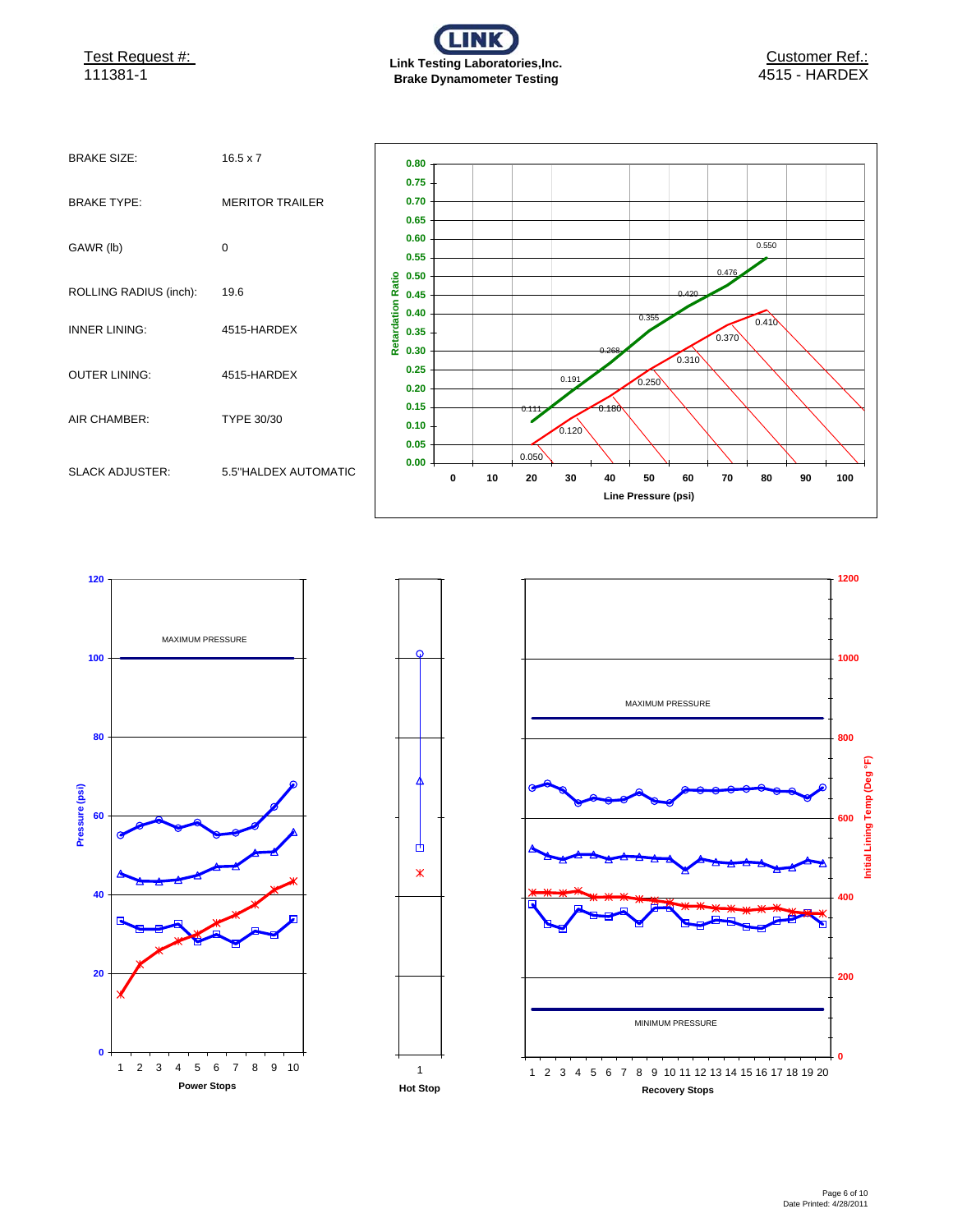

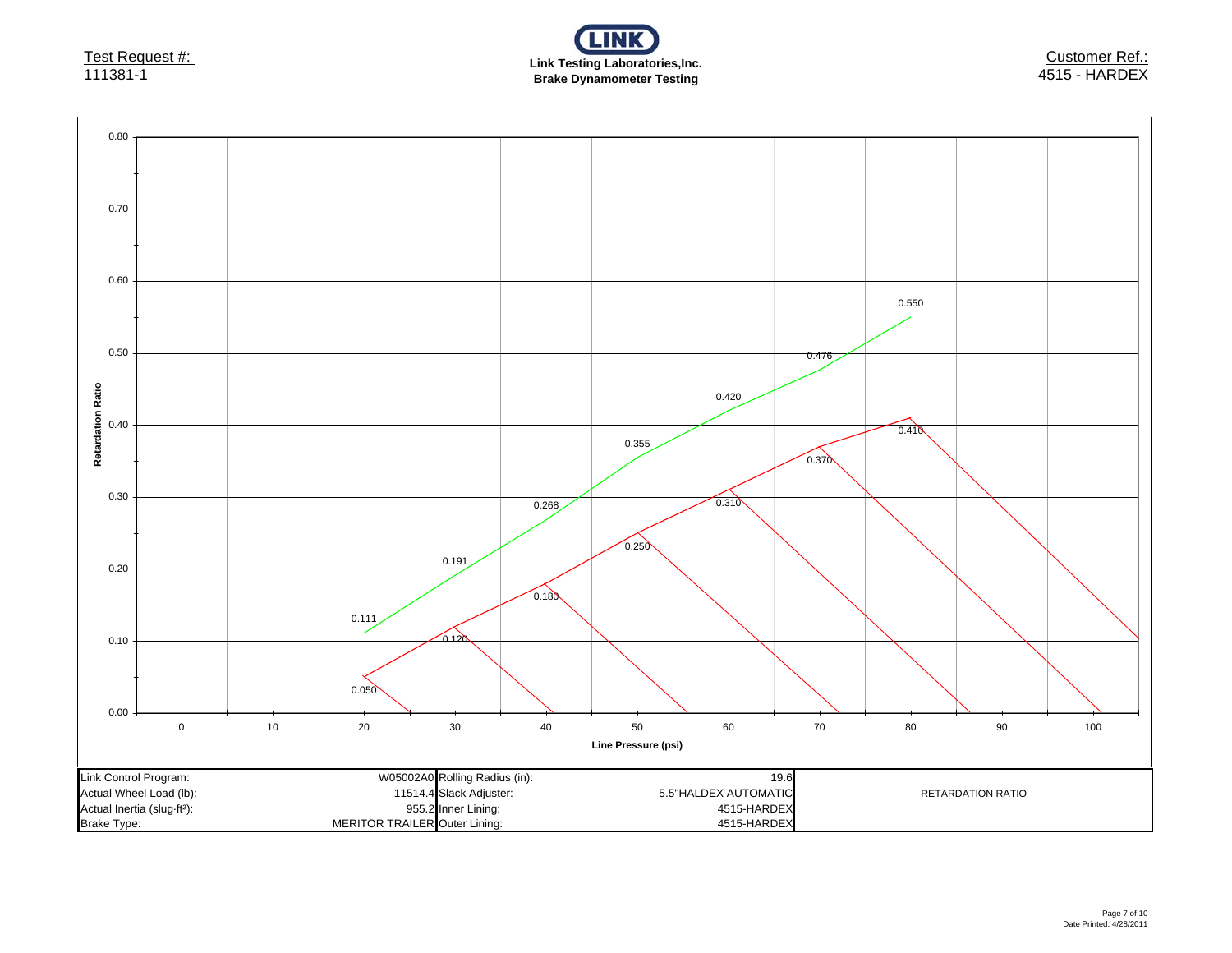

Customer Ref.: 4515 - HARDEX

### LINK TESTING LABORATORIES, INC.

## BRAKE POWER, HOT STOP & RECOVERY

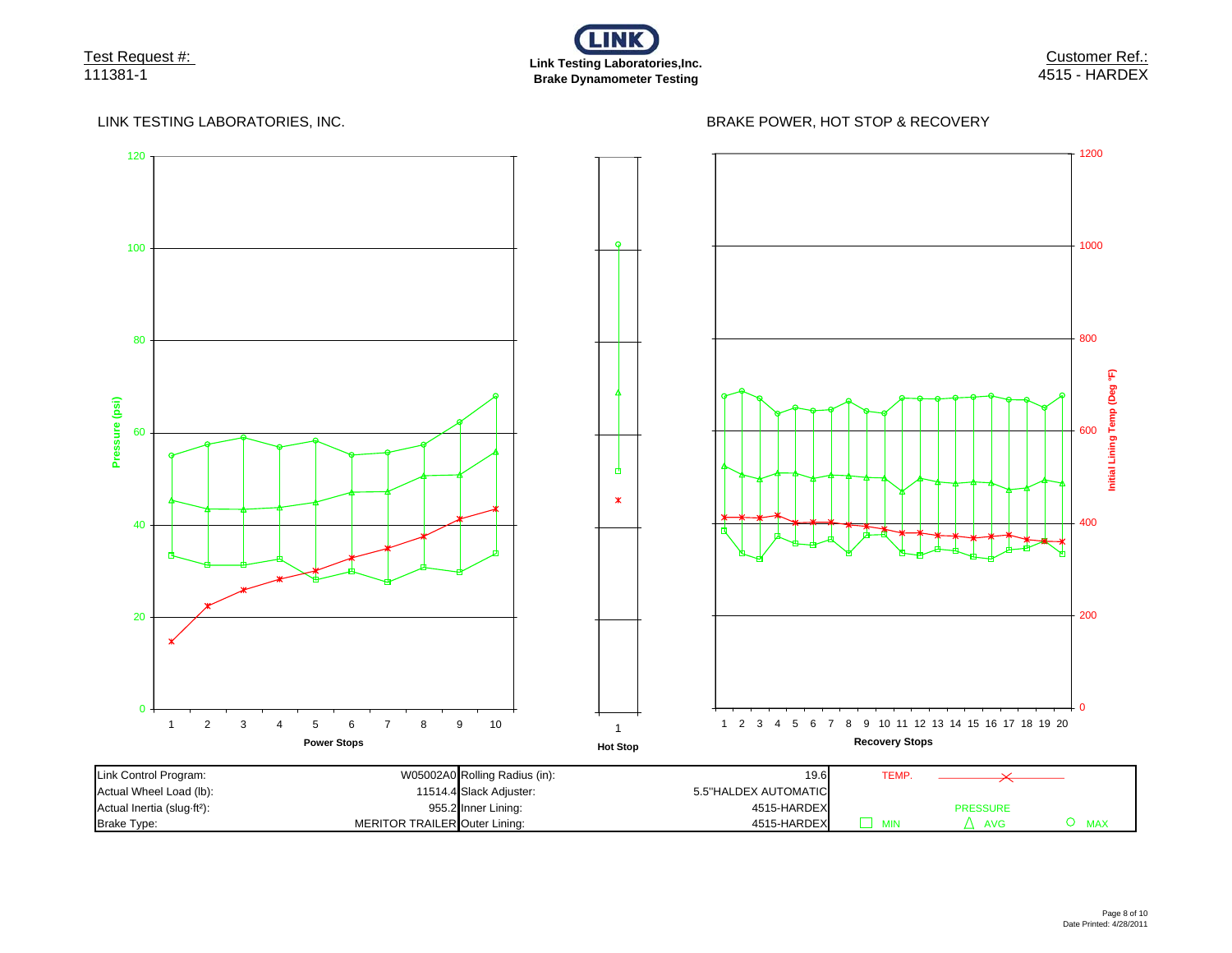

### Customer Ref.: 4515 - HARDEX



**Brake Recovery**